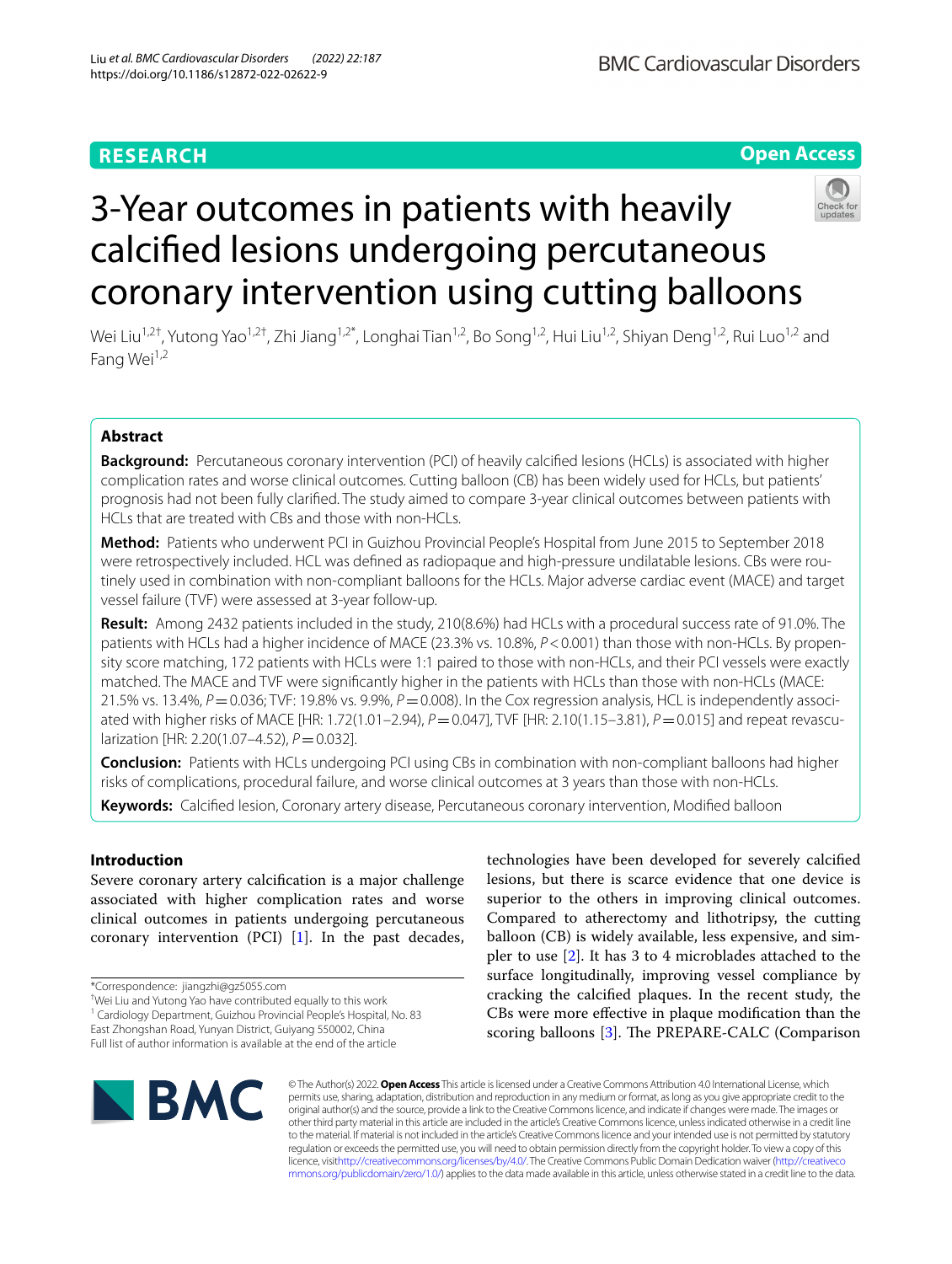of Strategies to Prepare Severely Calcifed Coronary Lesions) trial reported that the acute lumen gain was not signifcantly diferent between the rotational atherectomy (RA) and modifed balloons [\[4](#page-7-3)]. CB is likely to be an underused and potentially useful adjunct in calcium modifcation [\[1](#page-7-0)]. However, the outcomes in the patients with calcifed lesions that were treated by cutting balloons were less studied  $[5-7]$  $[5-7]$ . It is important to investigate the unique prognostic impact of CBs on calcifed lesions.

The severity of calcified lesions was assessed by angiographic radiopacity and mobility [[6–](#page-7-6)[9](#page-7-7)]. However, radiopacity does not reveal the calcifc arc angle or thickness, which could generate heterogeneity in the outcome of calcifed lesions [\[10](#page-7-8)]. In the present study, heavily calcifed lesion (HCL) is defned as radiopaque and high-pressure undilatable lesions. We aimed to compare the 3-year clinical outcomes between the patients with the HCLs that were treated by CBs and those with non-HCLs.

### **Method**

# **Study population**

A retrospective cohort of patients undergoing PCI in Guizhou Provincial People's Hospital from June 2015 to September 2018 was included, with the permission of the institutional ethics committee. Patients who were older than 84 years, had EF less than 35%, refractory heart failure, cardiac shock, severe valvular dysfunction, COPD stage greater than 2, or hemodialysis were excluded, because they had a high risk of mortality in addition to the coronary lesions and PCI devices. Patients with lesions in bypass grafts or in-stent restenosis were excluded as the target lesions were not de novo coronary artery atherosclerosis. Patients with no stent or baremetal stents implantation were excluded due to their concomitant disease and higher restenosis rate compared with the second-generation drug-eluting stents (DES). Patients with HCLs who were initially treated by rotational ablation were excluded because they did not meet the study aim.

# **PCI procedure**

All PCI procedures were performed following the ACC/ AHA guidelines of coronary revascularization [\[11](#page-7-9), [12\]](#page-7-10). Patients received dual antiplatelet therapy (DAPT) before and after PCI. Heparin 100u/kg body weight was administrated to maintain an ACT> 250 s or 200–250 s if glycoprotein (GP) IIb/IIIa antagonist was infused. HCL was defned as the radiopacities within the vascular wall at the site of the stenosis which was undilatable at 18 atm. by non-compliant balloons. When the HCLs were identifed, the CBs (Flextome, Boston Scientifc, MA) with diameter 0.25–0.5 mm less than the reference vessel were routinely utilized for plaque modifcation. CB dilation was performed by increasing 1 atm. every 5 s. If CBs failed to be delivered to the HCLs, dilation at higher pressure  $(>18$  atm.) by the non-compliant balloons was performed to allow further plaque modifcation by the CBs. Stenting was performed using the second-generation DES. The use of intravascular imaging devices and post-dilation were left to the discretion of the operators. Procedural failure was defned as the failure of lesion preparation or the presence of > 20% in-stent residual stenosis. The patients who had procedural failure were managed with RA, coronary artery bypass grafting, or optimized medication therapy.

# **Patient follow‑up**

All patients were evaluated by clinic visit or by telephone interview at 30 days postoperatively, every 3 months for the frst year, and every 6 months thereafter. Patients were advised to return for coronary angiography if clinical symptoms or documentations indicated myocardial ischemia.

# **Propensity score matching**

Propensity score matching (PSM) was applied to compare the clinical outcomes between patients with and without HCLs using R software (version 4.0.5, The R Foundation, Vienna, Austria) to conduct the logistic regression model (stats package, version 4.0.5). The patients with HCLs were 1:1 matched to those with non-HCLs using the nearest neighbor method by the caliper of 0.03, and the PCI vessels were exactly matched (MatchIt package, version 4.2.0). The most complex HCL was frst designated as the target lesion in each patient with HCLs. After PSM, the non-HCL in the paired patient with non-HCL was designated as the control lesion. Then the target and control vessels were designated according to the lesions.

The balance test for PSM included standardized mean diference (SMD) (cobalt package, version 4.3.1), prognostic score, and c-statistic  $[13]$  $[13]$ . The variables with SMD less than 0.1 are considered to be between-group balanced. The prognostic score represents the baseline probability of adverse events in the absence of HCLs [\[14](#page-7-12)]. The SMD of the prognostic score less than 0.1 indicates that the baseline risk was between-group balanced. The c-statistic measured the discrimination of the logistic regression model that predicts HCLs. The area under the curve of receiver operating character (AUC-ROC) was calculated ( $pROC$  package, version 1.17.0). The value closer to 0.5 indicates that the confounding factors were more equally distributed between groups.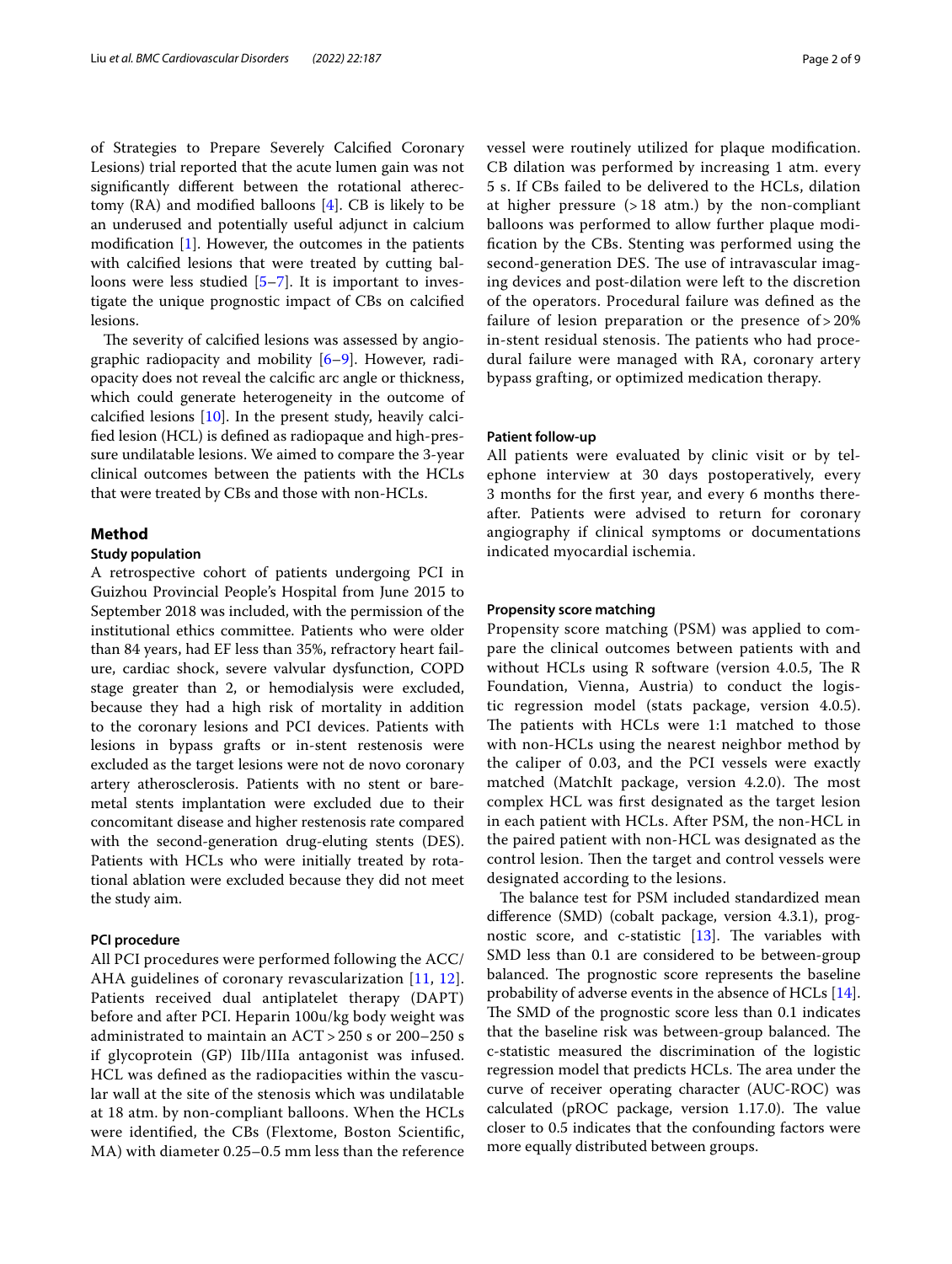# **Clinical outcomes**

Patients oriented outcomes and device efectiveness were assessed in the study  $[15]$  $[15]$ . The former was the major adverse cardiac event (MACE), which was the composite occurrence of all-cause death, MI, or any repeat revascularization (ARR). The latter was the target vessel failure (TVF), which was the composite occurrence of cardiac death, MI, or target/control vessel revascularization (T/ CVR). Due to the defnition of target/control vessel, the TVF was only assessed in the PSM cohort. Death that could not be attributed to non-cardiac causes was considered as cardiac death. MI was defned according to the Fourth Universal Defnition [[16\]](#page-7-14). T/CVR was defned as any repeat PCI or surgical bypass of any segment of the target or control vessel. ARR was defned as any repeat PCI or surgical bypass of any segment of the vessels that had undergone PCI. Other outcomes included stent thrombosis (ST), stroke, and bleeding. ST was defned according to the consensus [[15\]](#page-7-13). Any unexplained death or documented acute ischemia in the absence of any other obvious cause were considered ST. Bleeding was defned as types 3 and 5 according to the Bleeding Academic Research Consortium [[17\]](#page-7-15). All outcomes were adjudicated by 3 independent cardiologists.

## **Statistical analysis**

Continuous variables were presented as mean $\pm$ standard deviation (SD) or median (quantile). The Student's t-test was used for comparison if normally distributed; otherwise, the Mann–Whitney U test was used. Categorical variables were presented as frequency (percentage), and comparison was performed using the Chi-square test. A two-tailed *P* value of less than 0.05 was considered statistically significant. The time to event was estimated using the Kaplan–Meier analysis and the between-group diferences were compared using the log-rank test [\[18](#page-7-16)]. The Cox regression analyses were conducted to adjust the hazard ratio of HCL. All statistical analysis was performed by the R software (version 4.0.5, The R Foundation, Vienna, Austria).

# **Result**

# **Baseline and procedural characteristics**

During the specifed period, 3247 patients underwent PCI in our department (Fig. [1\)](#page-2-0). 815 patients met the exclusion criteria, resulting in an eligible population of 2432 patients (male: 77.7%; age:  $62.6 \pm 10.8$  years; HCL: 8.6%). The patients with HCLs had older age, worse renal function, and higher proportions of hypertension, diabetes, and dyslipidemia compared to those with non-HCLs (Table [1\)](#page-3-0). The patients with HCLs had longer total lesion lengths, smaller minimum reference vessel diameters,



<span id="page-2-0"></span>higher proportions of multi-vessel PCI, higher incidence of procedural failure, and periprocedural complications (Table [2](#page-4-0)). 19(9.0%) patients with HCLs had procedural failure due to device uncrossable lesions  $(n=10)$ , undilatable lesions ( $n=7$ ), and the presence of > 20% in-stent residual stenosis ( $n=2$  $n=2$ ) (Fig. 2).

# **PSM and balance test**

Logistic multivariate analysis revealed the risk factors of HCL (Additional file [1:](#page-7-17) Table S1). 172(81.9%) patients with HCLs were 1:1 matched to those with non-HCLs. The characteristics that were associated with the clinical outcomes had SMD less than  $0.1$  (Table [1\)](#page-3-0). The AUC-ROC decreased from 0.729 (95% CI 0.697–0.760) to 0.569 (95% CI 0.509–0.630) after PSM (Additional fle [1](#page-7-17): Figure S1). The SMDs of the prognostic scores reduced approximately 90% (Additional file [1:](#page-7-17) Table S2). The balance test indicated that the baseline risks were more equally distributed in the PSM cohort. As the PCI vessels were exactly matched, the multi-vessel PCI, PCI vessels, and target/control vessel were completely balanced. The HCLs had significantly longer lesion length  $(30.1 \pm 13.0 \text{ mm vs. } 26.3 \pm 12.6, P=0.006)$  and greater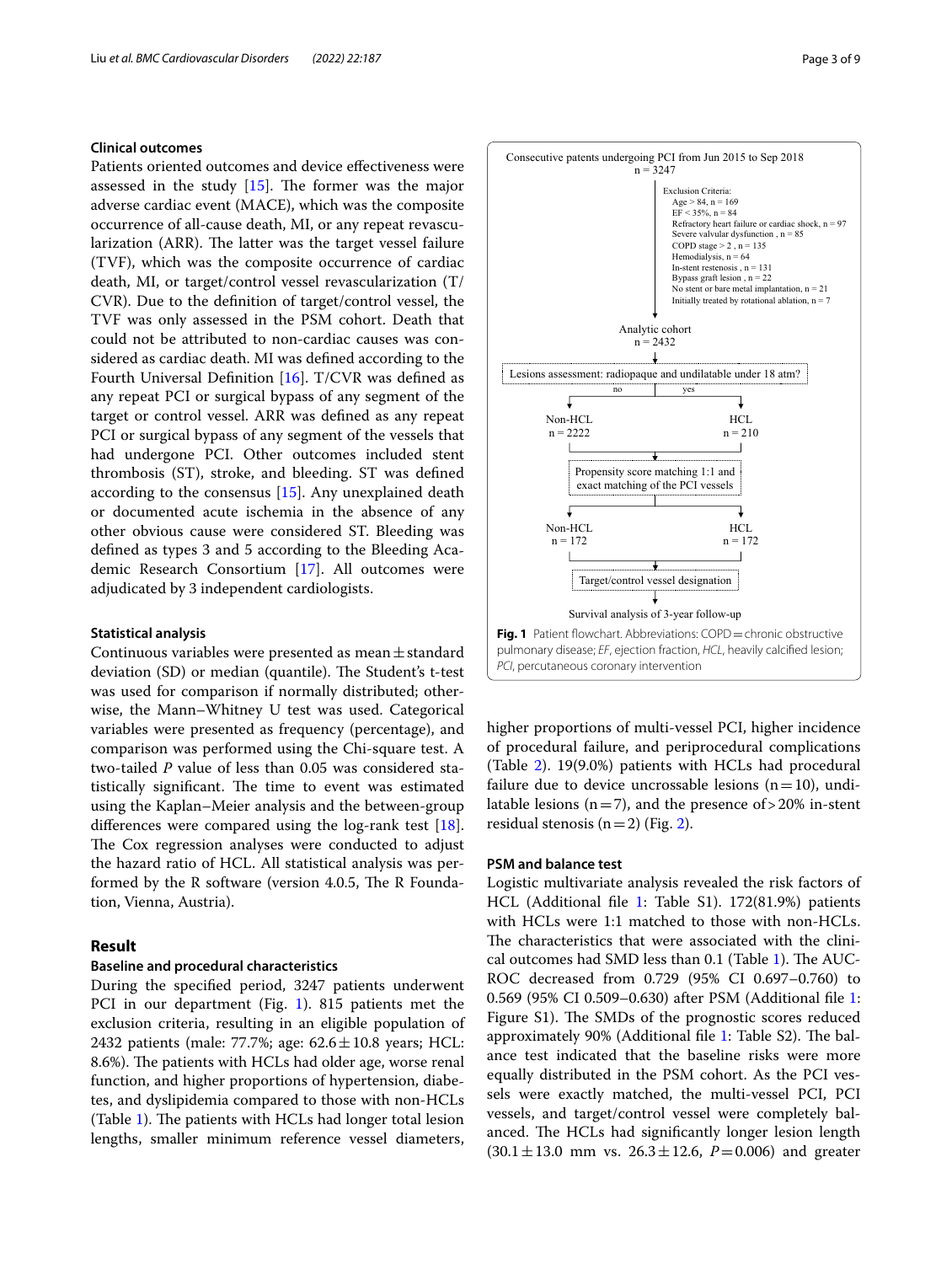| <b>Baseline characteristics</b>    | <b>Before PSM</b>     |                         |         |            | <b>After PSM</b>            |                         |         |            |
|------------------------------------|-----------------------|-------------------------|---------|------------|-----------------------------|-------------------------|---------|------------|
|                                    | Non-HCL<br>$n = 2222$ | <b>HCL</b><br>$n = 210$ | P value | <b>SMD</b> | <b>Non-HCL</b><br>$n = 172$ | <b>HCL</b><br>$n = 172$ | P value | <b>SMD</b> |
| Age, years                         | $62.1 \pm 10.8$       | $67.1 \pm 9.8$          | < 0.001 | 0.480      | $65.0 \pm 11.5$             | $66.0 \pm 10.0$         | 0.390   | 0.093      |
| Body mass index, kg/m <sup>2</sup> | $26.1 \pm 4.8$        | $25.49 \pm 4.9$         | 0.081   | 0.125      | $25.7 \pm 4.8$              | $25.7 \pm 4.9$          | 0.908   | 0.013      |
| Male                               | 1741 (78.4)           | 148 (70.5)              | 0.011   | 0.181      | 122 (70.9)                  | 128 (74.4)              | 0.545   | 0.078      |
| eGFR, ml/min/1.73 $m2$             | $84.0 \pm 26.5$       | $73.6 \pm 25.7$         | < 0.001 | 0.399      | $75.9 \pm 24.0$             | $77.2 \pm 25.3$         | 0.624   | 0.053      |
| EF, %                              | $54.1 \pm 8.9$        | $54.1 \pm 9.2$          | 0.930   | 0.006      | $53.8 \pm 8.8$              | $54.1 \pm 9.2$          | 0.745   | 0.035      |
| Presentation with ACS              | 1740 (78.3)           | 171 (81.4)              | 0.334   | 0.078      | 143 (83.1)                  | 139 (80.8)              | 0.674   | 0.061      |
| Current smoker                     | 799 (36.0)            | 69 (32.9)               | 0.411   | 0.065      | 52 (30.2)                   | 58 (33.7)               | 0.563   | 0.075      |
| Prior MI                           | 395 (17.8)            | 46 (21.9)               | 0.164   | 0.104      | 34 (19.8)                   | 37(21.5)                | 0.790   | 0.043      |
| Atrial fibrillation                | 173 (7.8)             | 23(11.0)                | 0.139   | 0.109      | 11(6.4)                     | 14(8.1)                 | 0.678   | 0.067      |
| Hypertension                       | 1262 (56.8)           | 149 (71.0)              | < 0.001 | 0.298      | 123(71.5)                   | 120 (69.8)              | 0.813   | 0.038      |
| <b>Diabetes</b>                    | 883 (39.7)            | 121(57.6)               | < 0.001 | 0.364      | 96 (55.8)                   | 89 (51.7)               | 0.516   | 0.082      |
| On insulin                         | 366 (16.5)            | 51(24.3)                | 0.006   | 0.195      | 43 (25.0)                   | 35(20.3)                | 0.367   | 0.111      |
| Dyslipidemia                       | 700 (31.5)            | 87(41.4)                | 0.004   | 0.207      | 75 (43.6)                   | 66 (38.4)               | 0.380   | 0.107      |

# <span id="page-3-0"></span>**Table 1** Baseline characteristics

Values are mean  $\pm$  SD or number (%)

*ACS*, acute coronary syndrome; *DAPT*, dual antiplatelet therapy; *EF*, ejection fraction; *eGFR*, estimated glomerular fltration rate; *HCL*, heavily calcifed lesion; *MI*, myocardial infarction; *PSM*, propensity score matching; *RCA*, right coronary artery; *SMD*, standardized mean deviation; *ST*, stent thrombosis; *TLR*, target lesion revascularization

degree of complexity (type B2 and C: 96.5% vs. 85.5%,  $P=0.001$ ) than the non-HCLs (Table [2](#page-4-0)). The patients with HCLs had higher rates of procedural failure (7.6% vs. 1.2%,  $P = 0.008$ ) and periprocedural complications  $(20.3\% \text{ vs. } 9.3\%, P = 0.001)$  than those with non-HCLs.

#### **Clinical outcomes**

92.5% of the patients were followed up for 3 years. The clinical outcomes are presented in Table [3](#page-5-1). In the total patients, MACE occurred in 239(10.8%) patients with non-HCLs and 49(23.3%) patients with HCLs. In the PSM cohort, the patients with HCLs had higher incidences of TVF (19.8% vs. 9.9%, *P*=0.015), MACE (21.5% vs. 13.4%, *P*=0.065), ARR (14.5% vs. 7.0%, *P*=0.037) and T/CVR (12.8% vs. 5.2%,  $P = 0.024$ ) than those with non-HCLs. The higher  $T/CVR$  in patients with HCLs was primarily caused by procedural failure. The Kaplan–Meier curves revealed worse outcomes of TVF  $(P=0.008)$  and MACE  $(P=0.036)$  $(P=0.036)$  $(P=0.036)$  in the patients with HCLs (Fig. 3). Bleeding and stroke events were similar between the groups. The incidence of ST was significantly higher in the patients with HCLs than those with non-HCLs in the total patients  $(3.3\% \text{ vs. } 0.8\%, P = 0.001)$ , but the difference was not statistically signifcant in the PSM cohort (3.5% vs. 1.2%,  $P=0.283$ ), probably due to the reduced sample size.

The Cox regression analysis was conducted to adjust the hazard ratio (HR) of HCLs to further verify the results (Table [4\)](#page-6-1). In the PSM cohort, the HCL was independently associated with higher risks of TVF (HR: 2.10, 95% CI 1.15–3.81, *P* = 0.015), MACE (HR: 1.72, 95% CI 1.01–2.94, *P* = 0.047), ARR (HR: 2.20, 95% CI 1.07–4.52,  $P = 0.032$ ) and T/CVR (HR: 2.63, 95% CI 1.14–6.07,  $P = 0.024$ ). In the total patients, the HCL was also associated with higher risks of MACE (HR: 1.52, 95% CI 1.10–2.11, *P* = 0.011), cardiac death (2.06, 95% CI 1.04–4.05, *P* = 0.037) and ARR (HR: 2.08, 95% CI 1.39–3.11, *P* < 0.001). The HR of HCL on cardiac death in the PSM cohort (3.20, 95% CI 0.86–12.00,  $P = 0.084$ ) was not statistically significant, probably due to the reduced sample size.

## **Discussion**

## **Major fndings**

In the current study, we investigated the clinical outcomes of the patients with HCLs treated by CBs and compared their prognosis to those with non-HCLs. The HCLs accounted for 8.6% of the study population. The CBs in combination with non-compliant balloons had an overall 91.0% of procedural success in treating the HCLs. The HCLs had longer lesion lengths and higher degrees of lesion complexity than the non-HCLs. The patients with HCLs had signifcantly higher rates of complication and procedural failure than those with non-HCLs. HCL was independently associated with higher risks of TVF and MACE at 3 years.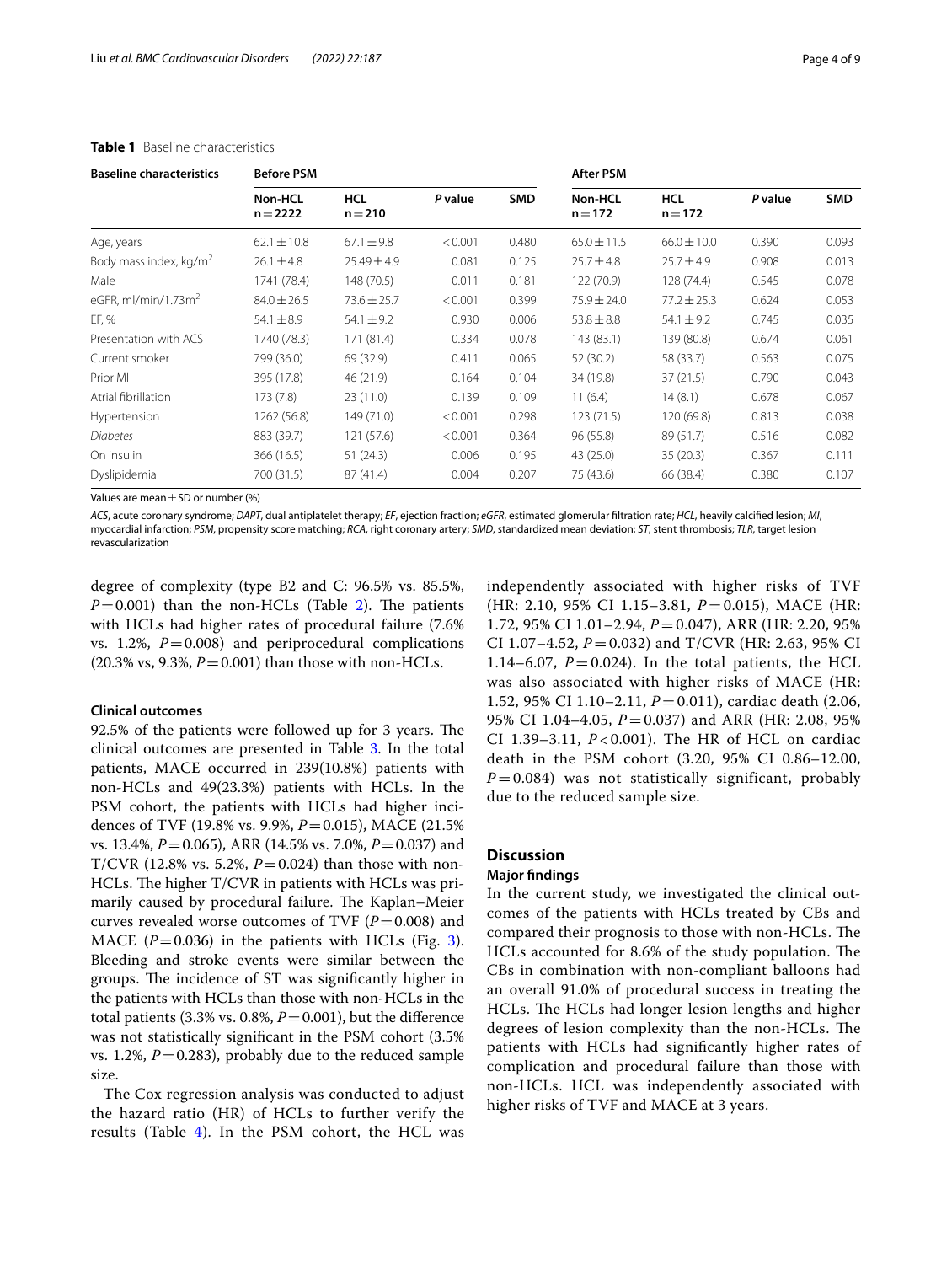# <span id="page-4-0"></span>**Table 2** Angiographic and PCI characteristics

| Angiographic and PCI characteristics           | <b>Before PSM</b>     |                         |         |            | <b>After PSM</b>     |                         |         |            |
|------------------------------------------------|-----------------------|-------------------------|---------|------------|----------------------|-------------------------|---------|------------|
|                                                | Non-HCL<br>$n = 2222$ | <b>HCL</b><br>$n = 210$ | P value | <b>SMD</b> | Non-HCL<br>$n = 172$ | <b>HCL</b><br>$n = 172$ | P value | <b>SMD</b> |
| Multi-vessel disease                           | 542 (24.4)            | 85 (40.5)               | < 0.001 | 0.349      | 54 (31.4)            | 54 (31.4)               | 1.000   | < 0.001    |
| PCI vessels                                    |                       |                         |         |            |                      |                         |         |            |
| LM.                                            | 90(4.1)               | 16(7.6)                 | 0.025   | 0.153      | 7(4.1)               | 7(4.1)                  | 1.000   | < 0.001    |
| LM bifurcate                                   | 65(2.9)               | 9(4.3)                  | 0.375   | 0.073      | 5(2.9)               | 5(2.9)                  | 1.000   | < 0.001    |
| <b>LAD</b>                                     | 1418 (63.8)           | 139 (66.2)              | 0.542   | 0.050      | 108 (62.8)           | 108 (62.8)              | 1.000   | < 0.001    |
| <b>LCX</b>                                     | 560 (25.2)            | 70 (33.3)               | 0.013   | 0.179      | 52 (30.2)            | 52 (30.2)               | 1.000   | < 0.001    |
| <b>RCA</b>                                     | 844 (38.0)            | 95 (45.2)               | 0.047   | 0.148      | 69 (40.1)            | 69 (40.1)               | 1.000   | < 0.001    |
| Total lesion length, mm                        | $33.3 \pm 24.7$       | 46.6(28.6)              | < 0.001 | 0.497      | $36.9 \pm 25.1$      | $39.5 \pm 22.9$         | 0.311   | 0.109      |
| Minimum reference vessel diameter, mm          | $2.94 \pm 0.41$       | $2.86 \pm 0.37$         | 0.004   | 0.216      | $2.87 \pm 0.40$      | $2.88 \pm 0.38$         | 0.757   | 0.033      |
| Target/control vessel <sup>a</sup>             |                       |                         |         |            |                      |                         |         |            |
| LM                                             |                       | 12(5.7)                 |         |            | 6(3.5)               | 6(3.5)                  | 1.000   | < 0.001    |
| LM bifurcate                                   |                       | 9(4.3)                  |         |            | 5(2.9)               | 5(2.9)                  |         |            |
| <b>LAD</b>                                     |                       | 97 (46.2)               |         |            | 82 (47.7)            | 82 (47.7)               | 1.000   | < 0.001    |
| <b>LCX</b>                                     |                       | 38 (18.1)               |         |            | 31 (18.0)            | 31 (18.0)               | 1.000   | < 0.001    |
| <b>RCA</b>                                     |                       | 84 (40.0)               |         |            | 64 (37.2)            | 64 (37.2)               | 1.000   | < 0.001    |
| Complex lesion (type B2 and $C$ ) <sup>a</sup> |                       | 203 (96.7)              |         |            | 147(85.5)            | 166 (96.5)              | 0.001   | 0.393      |
| Target/control lesion length, mm <sup>a</sup>  |                       | $31.3 \pm 11.0$         |         |            | $26.3 \pm 12.6$      | $30.1 \pm 13.0$         | 0.006   | 0.299      |
| Minimum stent diameter, mm                     | 2.94(0.37)            | 2.85(0.34)              | 0.001   | 0.265      | 2.88(0.35)           | 2.86(0.35)              | 0.540   | 0.068      |
| Post-dilation                                  | 1628 (73.3)           | 188 (89.5)              | < 0.001 | 0.427      | 128 (74.4)           | 153 (89.0)              | 0.001   | 0.383      |
| <b>IVUS</b>                                    | 77(3.5)               | 10(4.8)                 | 0.440   | 0.065      | 3(1.7)               | 8(4.7)                  | 0.220   | 0.166      |
| Procedural failure                             | 18(0.8)               | 19(9.0)                 | < 0.001 | 0.388      | 2(1.2)               | 13(7.6)                 | 0.008   | 0.317      |
| Periprocedural complications                   | 255(11.5)             | 41 (19.5)               | 0.001   | 0.224      | 16(9.3)              | 35(20.3)                | 0.006   | 0.315      |
| Coronary perforation                           | 9(0.4)                | 3(1.4)                  | 0.132   | 0.108      | 0(0.0)               | 2(1.2)                  | 0.478   | 0.153      |
| Tamponade                                      | 3(0.1)                | 2(1.0)                  | 0.089   | 0.111      | 0(0.0)               | 2(1.2)                  | 0.478   | 0.153      |
| Coronary dissection                            | 56(2.5)               | 11(5.2)                 | 0.038   | 0.141      | 7(4.1)               | 9(5.2)                  | 0.798   | 0.055      |
| Slow/no flow                                   | 59(2.7)               | 13(6.2)                 | 0.007   | 0.173      | 2(1.2)               | 13(7.6)                 | 0.008   | 0.317      |
| Periprocedural MI                              | 205(9.3)              | 32 (15.2)               | 0.007   | 0.184      | 9(5.2)               | 26 (15.1)               | 0.004   | 0.331      |

Values are mean  $\pm$  SD or number (%)

*HCL*, heavily calcifed lesion; *IVUS*, intravascular ultrasound; *LAD*, left anterior descending artery; *LCX*, left circumfex artery; *LM*, left main artery; *PCI*, percutaneous intervention; *PSM*, propensity score matching; *RCA*, right coronary artery; *SMD*, standard mean deviation

<sup>a</sup> The control vessels were designated in the patients with non-HCLs after PSM according to the target vessel of their paired patients with HCLs. Therefore, the control vessels were not applicable before PSM

# **Discordance**

In previous studies, calcifed lesions were stratifed by radiopacity and mobility [[6](#page-7-6)[–9](#page-7-7), [19\]](#page-7-18). However, the exact calcifc extent and distribution that could afect stent expansion and worsen long-term outcomes in such balloon dilatable lesions are still less understood [[20\]](#page-7-19). Our defnition of HCL included an additional criterion that the lesions were undilatable under 18 atm. by non-compliant balloons  $[21]$  $[21]$ . The criterion could imply the extent of intimal calcifcation with a large calcifc arc and great thickness, indicating the necessity of a more aggressive device for plaque modifcation and the negative impact on the prognosis  $[10, 22]$  $[10, 22]$  $[10, 22]$  $[10, 22]$ . It is noticed that the intravascular ultrasound (IVUS) was employed in only 3.6% of the total patients. The calcified lesions that were dilatable under 18 atm. or angiographically invisible were both defined as non-HCLs. They could less inhibit stent expansion and have less impact on the clinical outcomes [[10\]](#page-7-8). Our defnition could be more practical to identify challenging calcifed lesions independent of intravascular imaging and reduce heterogenicity in the patients with HCLs.

We exactly matched the PCI vessels in the PSM analysis, generating a well-balanced cohort with clearly defned target and control lesions. However, PSM does not guarantee complete balance for all variables. The HCLs were signifcantly longer in lesion length, which was associated with an increased risk of in-stent restenosis  $[23]$  $[23]$ . The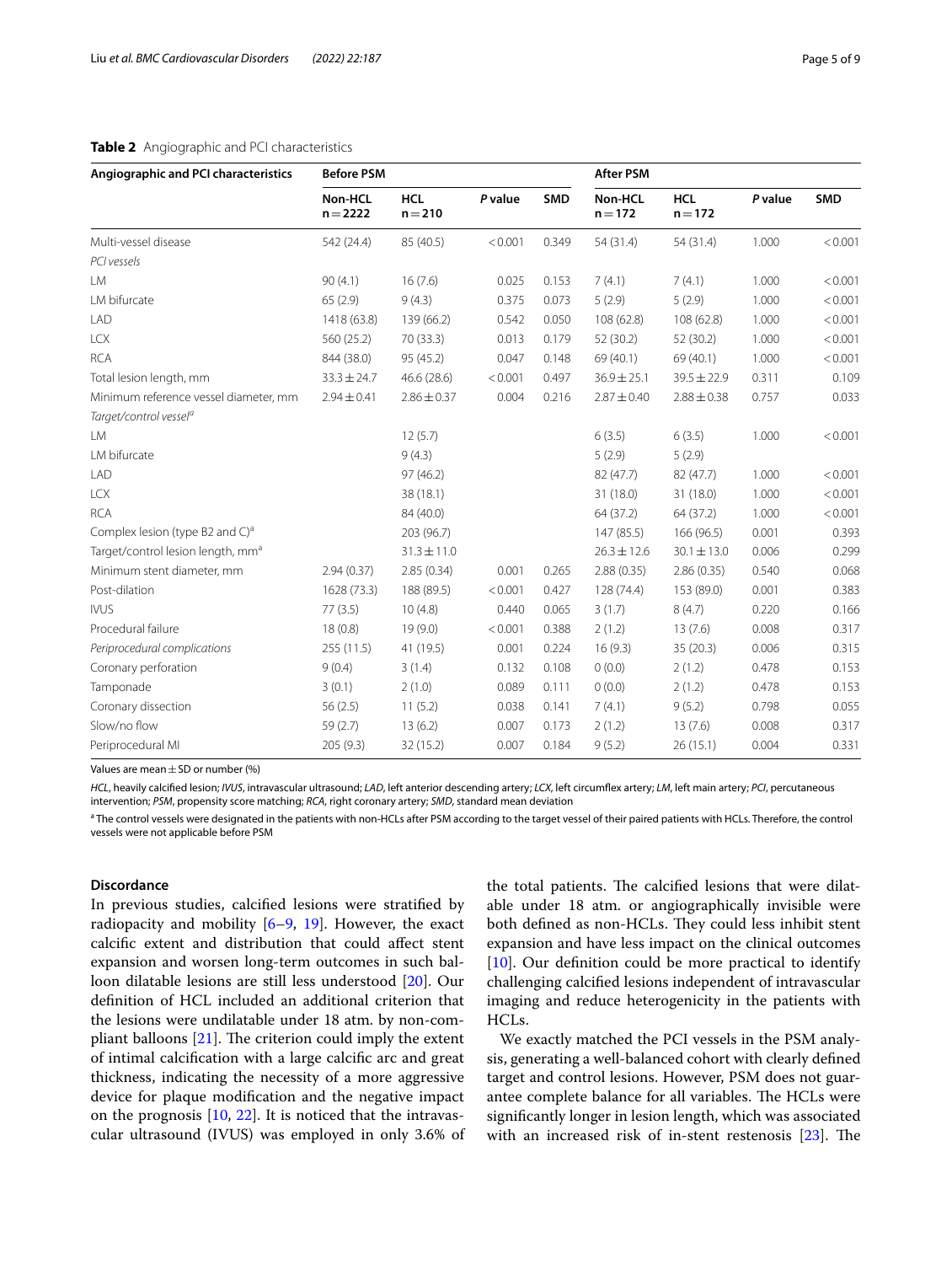

<span id="page-5-0"></span>confounding factors were adjusted using the Cox regression analysis. The result indicated that the HCLs were independently associated with higher risks of adverse events.

# **Comparing CB to other devices**

Calcium fracture in the HCLs was associated with greater acute lumen gain and better stent expansion  $[24]$  $[24]$ . The optical coherence tomography thresholds for predicting calcium fracture were a maximum calcifc arc angle

# <span id="page-5-1"></span>**Table 3** 3-Year clinical outcomes

of 227°, a minimum thickness of 0.67 mm by RA, and 0.24 mm by plain balloon angioplasty. By mathematical calculation, CB generates 157,000 times more pressure than a plain balloon  $[25]$ . The mechanism conferred CB greater efectiveness for calcium fracture than plain or scoring balloons [[3,](#page-7-2) [26](#page-8-3)]. It is the rationale for the routine use of CB for HCLs in our hospital. The crossability of CBs is restricted by their large profle. In our study, the CBs were delivered to over half of the HCLs only after high-pressure dilation  $(>18$  atm.) by the non-compliant balloons. The PREPARE-CAL trial also reported that the modifed balloons were less successful than the RA due to the larger profle of the former.[\[4](#page-7-3)] However, RA is considered a risk factor of coronary perforation and slow/no flow due to mechanical abrasion and debris  $[27]$  $[27]$ . In our study, the coronary perforation and tamponade rates were 1.4% and 1.0%, which were both lower than 4% and 3% in the PREPARE-CAL trial. Orbital atherectomy could be superior to RA in safety and calcium debulking, but more evidence is needed. Intravascular lithotripsy is a promising technology that selectively fractures noncompliant calcium and spares soft tissue, but its crossing profle is currently larger than CB [\[19\]](#page-7-18).

# **Clinical implication**

Similar algorithms have been proposed for calcifed lesions by combining multiple devices and intravascular imaging [\[1](#page-7-0)]. Although atherectomy is superior in procedural success in comparison with other technologies, it has not shown a reduction in long-term ischemic events. Moreover, atherectomy is not widely available and operators require specifc training [\[2](#page-7-1)]. In our study,

| 3-Years clinical outcomes | <b>Before PSM</b>            |                         |         | 3-Years clinical outcomes | <b>After PSM</b>            |                         |         |
|---------------------------|------------------------------|-------------------------|---------|---------------------------|-----------------------------|-------------------------|---------|
|                           | <b>Non-HCL</b><br>$n = 2222$ | <b>HCL</b><br>$n = 210$ | P value |                           | <b>Non-HCL</b><br>$n = 172$ | <b>HCL</b><br>$n = 172$ | P value |
|                           |                              |                         |         | TVF                       | 17(9.9)                     | 34 (19.8)               | 0.015   |
| MACE                      | 239 (10.8)                   | 49 (23.3)               | < 0.001 | <b>MACE</b>               | 23(13.4)                    | 37(21.5)                | 0.065   |
| All-cause death           | 97(4.4)                      | 17(8.1)                 | 0.023   | All-cause death           | 8(4.7)                      | 14(8.1)                 | 0.271   |
| Cardiac death             | 51(2.3)                      | 12(5.7)                 | 0.006   | Cardiac death             | 3(1.7)                      | 11(6.4)                 | 0.056   |
| MI                        | 115(5.2)                     | 23(11.0)                | 0.001   | MI                        | 11(6.4)                     | 20(11.6)                | 0.132   |
| <b>ARR</b>                | 125(5.6)                     | 34 (16.2)               | < 0.001 | <b>ARR</b>                | 12(7.0)                     | 25(14.5)                | 0.037   |
|                           |                              |                         |         | T/CVR                     | 8(4.7)                      | 22(12.8)                | 0.013   |
| ST                        | 17(0.8)                      | 7(3.3)                  | 0.001   | <b>ST</b>                 | 2(1.2)                      | 6(3.5)                  | 0.283   |
| Bleeding                  | 35(1.6)                      | 4(1.9)                  | 0.939   | Bleeding                  | 2(1.2)                      | 3(1.7)                  | 1.000   |
| Stroke                    | 22(1.0)                      | 2(1.0)                  | 1.000   | Stroke                    | 2(1.2)                      | 1(0.6)                  | 1.000   |
| Follow-up $<$ 3 year      | 167(7.5)                     | 11(5.2)                 | 0.283   | Follow-up < 3 year        | 12(7.0)                     | 10(5.8)                 | 0.826   |

Values are number (%)

*ARR*, any repeat revascularization; *HCL*, heavily calcifed lesion; *MACE*, major adverse cardiac event; *MI*, myocardial infarction; *PSM*, propensity score matching; *ST*, stent thrombosis; *TVF*, target lesion failure; *T/CVR*, target or control vessel revascularization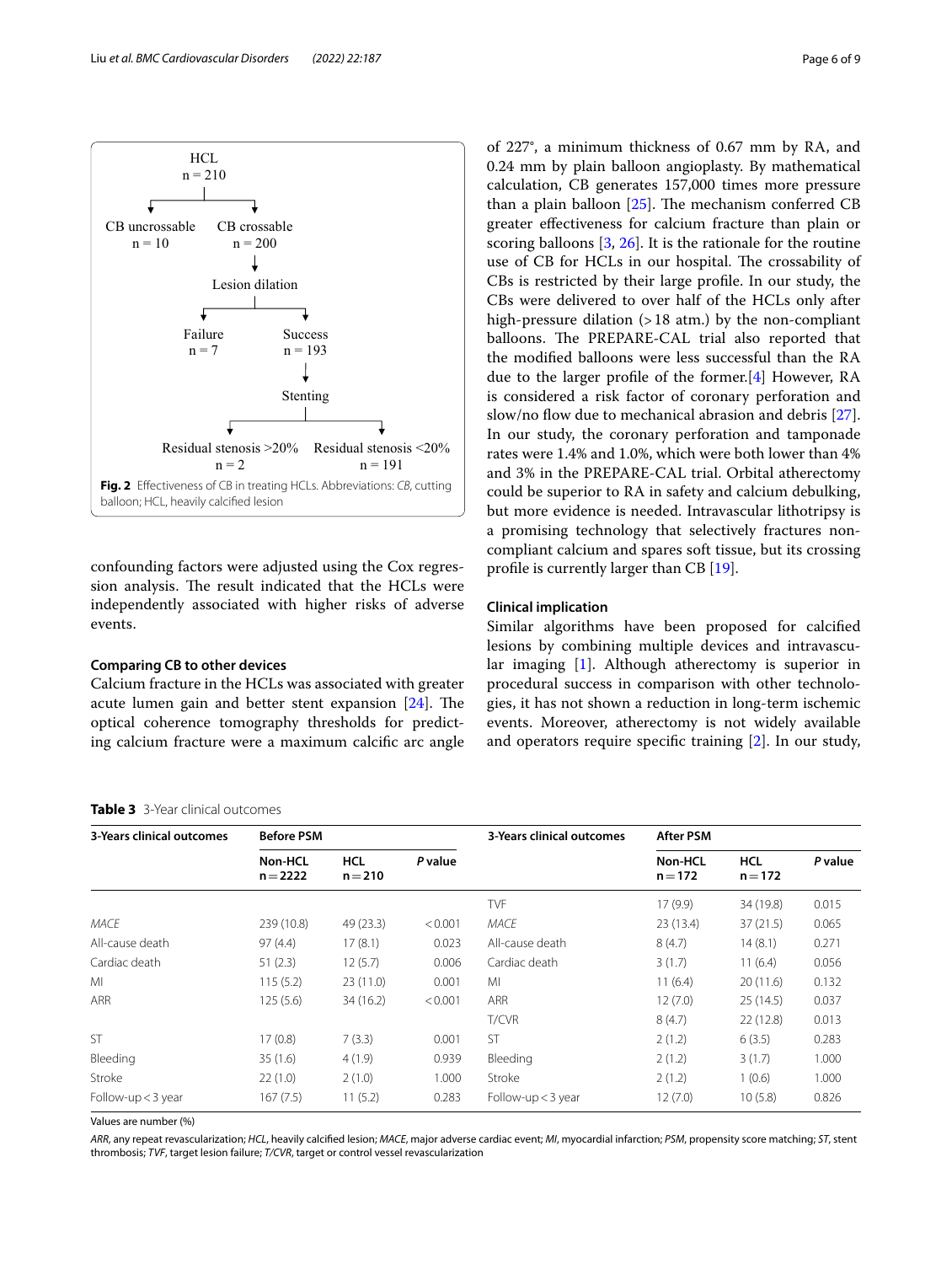

<span id="page-6-1"></span><span id="page-6-0"></span>

|  |  |  |  | <b>Table 4</b> Cox regression analysis of the HCL on 3-year clinical outcomes |
|--|--|--|--|-------------------------------------------------------------------------------|
|--|--|--|--|-------------------------------------------------------------------------------|

| <b>HCL vs. non-HCL</b> | <b>Before PSM</b>   |         | <b>HCL vs. non-HCL</b> | <b>After PSM</b>     |         |  |
|------------------------|---------------------|---------|------------------------|----------------------|---------|--|
|                        | HR (95% CI)         | P value |                        | <b>HR (95% CI)</b>   | P value |  |
|                        |                     |         | <b>TVF</b>             | $2.10(1.15 - 3.81)$  | 0.015   |  |
| MACF                   | 1.52 (1.10–2.11)    | 0.011   | <b>MACF</b>            | $1.72(1.01 - 2.94)$  | 0.047   |  |
| All-cause death        | 1.25 (0.73–2.16)    | 0.415   | All-cause death        | 1.56 (0.64-3.80)     | 0.332   |  |
| Cardiac death          | $2.06(1.04 - 4.05)$ | 0.037   | Cardiac death          | $3.20(0.86 - 12.00)$ | 0.084   |  |
| MI                     | 1.33 (0.83–2.13)    | 0.243   | MI                     | $2.19(1.00 - 4.78)$  | 0.050   |  |
| ARR                    | $2.08(1.39 - 3.11)$ | < 0.001 | ARR                    | $2.20(1.07 - 4.52)$  | 0.032   |  |
|                        |                     |         | T/CVR                  | $2.29(1.03 - 5.11)$  | 0.042   |  |

The HR in the total cohort was adjusted by patient age, male, EF, eGFR, total lesion length, minimum reference vessel diameter, presentation of ACS, prior MI, current smoker, diabetes, hypertension, and dyslipidemia. To adjust the HR in the PSM cohort, the total lesion length was replaced by target/control lesion length, and multivessel disease was added

*ACS*, acute coronary syndrome; *ARR*, any repeat revascularization; *CI*, confdent interval; *HCL*, heavily calcifed lesion; *HR*, hazard ratio; *MACE*, patient adverse event; *MI*, myocardial infarction; *PSM*, propensity score matching; *ST*, stent thrombosis; *TVF*, target lesion failure; *T/CVR*, target or control vessel revascularization

the CBs in combination with non-compliant balloons had procedural success in 91.0% of the patients with HCLs, suggesting that CB could be a simple and cost-efective adjunct. The MACE-trial suggested that the CBs or plain balloons could improve the outcomes in the patients with moderate calcifcation compared with RA [[8\]](#page-7-22). A contemporary randomized trial using the newer generation CB (Wolverine, Boston Scientifc, MA) and the super highpressure balloon (OPN, SIS Medical, Switzerland) is warranted.

# **Limitations**

Our study has the following limitations. Firstly, it is a single-center retrospective study. The results were subject to unknown confounding factors. Secondly, IVUS was infrequently employed. The lesion morphology was not assessed in the study. The outcomes of the patients could have been improved if IVUS was used more frequently

 $[28]$  $[28]$ . The generalizability of the major findings could be limited to other centers that routinely use intravascular imaging for complex lesions. Thirdly, the sample size was small. 18.1% of the patients with HCLs were unpaired in the PSM analysis. It could generate bias. Furthermore, only 7 patients with HCLs were initially treated by RA during the specifed period. We were unable to compare the prognostic efect between the devices due to the limited cases. Whether the fndings could be extrapolated to other devices requires further study to warrant.

# **Conclusion**

Despite CBs in combination with non-compliant balloons were routinely used for plaque modifcation in patients with HCLs, they still had higher risks of complications, procedural failure, and adverse events at 3 years than those with non-HCLs.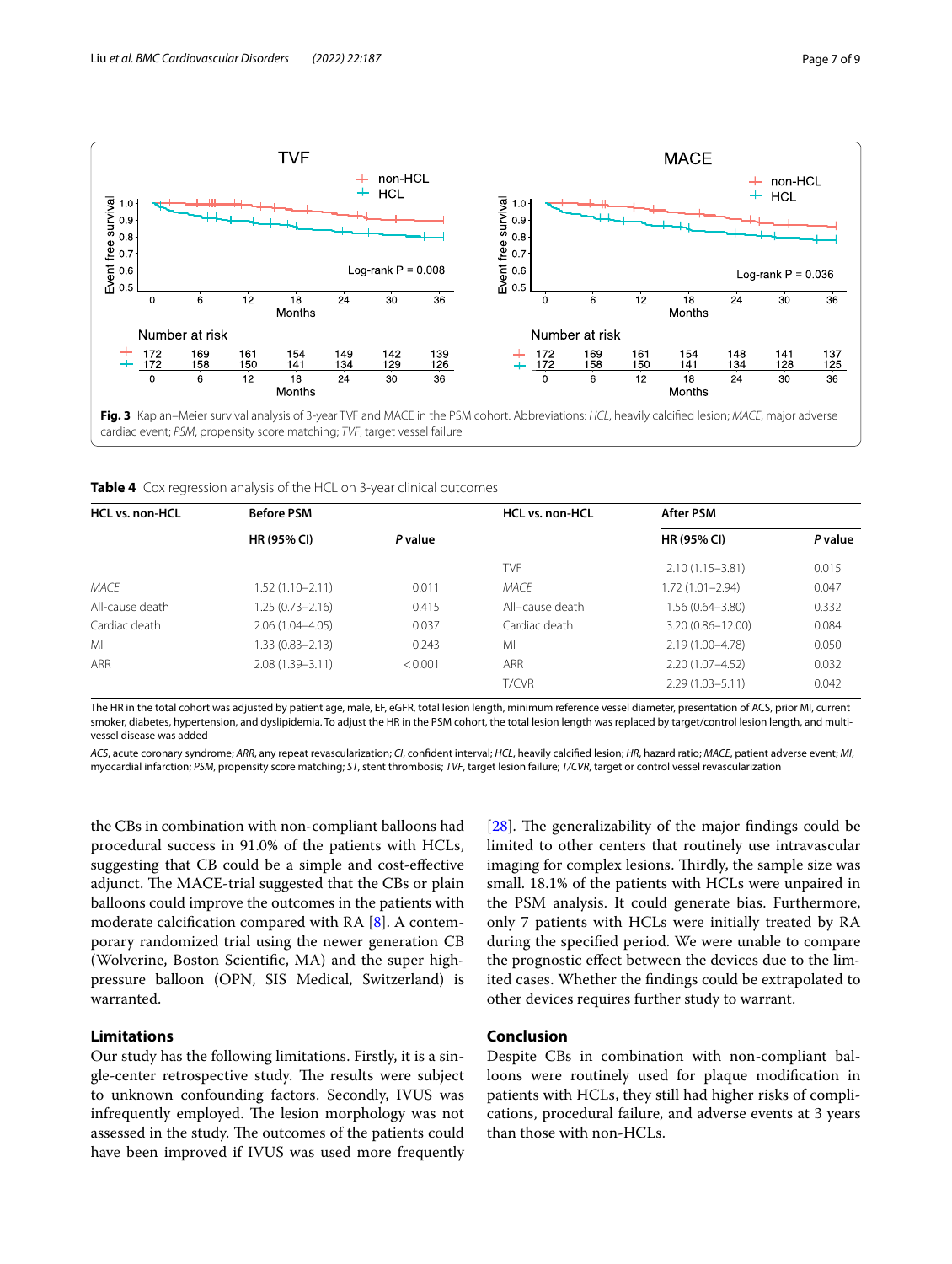#### **Abbreviations**

ARR: Any repeat revascularization; AUC-ROC: Area under the curve of receiver operating character; CB: Cutting balloon; CI: Confdential interval; DAPT: Dual antiplatelet therapy; DES: Drug-eluting stent; HCL: Heavily calcifed lesion; HR: Hazard ratio; IVUS: Intravascular ultrasound; MACE: Major adverse cardiac event; MI: Myocardial infarction; PCI: Percutaneous coronary intervention; PSM: Propensity score matching; RA: Rotational atherectomy; SD: Standard deviation; SMD: Standardized mean diference; ST: Stent thrombosis; TVF: Target vessel failure; T/CVR: Target or control vessel revascularization.

# **Supplementary Information**

The online version contains supplementary material available at [https://doi.](https://doi.org/10.1186/s12872-022-02622-9) [org/10.1186/s12872-022-02622-9](https://doi.org/10.1186/s12872-022-02622-9).

<span id="page-7-17"></span>**Additional fle 1:** Table S1, S2 and Figure S1.

**Additional fle 2:** The minimal dataset.

#### **Acknowledgements**

We thank Jason Tri from Mayo Clinic for his dedicated help in preparing the manuscript.

#### **Author contributions**

WL wrote the original draft. YY conducted analysis and prepared the tables and fgures. ZJ conceptualized the study and revised the fnal manuscript. LT, SD, BS, HL, and RL prepared the study data. FW supervised the study. All authors read and approved the fnal manuscript.

#### **Funding**

This work was supported by the Clinical Research Center Project of Department of Science and Technology of Guizhou Province [No. (2017)5405]; the Guizhou Provincial High-level Innovative Talents Project (GZSYQCC[2015]006); the Guizhou Provincial Science and Technology Foundation (No. [2019]1197).

#### **Availability of data and materials**

The minimal datasets generated during the current study are available in the Additional file [2](#page-7-17).

# **Declarations**

#### **Ethics approval and consent to participate**

The study was approved by the institutional ethics committee of Guizhou Provincial People's Hospital. All methods were performed following the Declaration of Helsinki. The patient informed consent was waived by the institutional ethics committee of Guizhou Provincial People's Hospital since the data were deidentifed.

#### **Consent for publication**

Not applicable.

#### **Competing interests**

The authors declare that they have no competing interests.

#### **Author details**

<sup>1</sup> Cardiology Department, Guizhou Provincial People's Hospital, No. 83 East Zhongshan Road, Yunyan District, Guiyang 550002, China. <sup>2</sup>Guizhou Provincial Cardiovascular Disease Institute, Guiyang, China.

### Received: 2 February 2022 Accepted: 8 April 2022 Published online: 21 April 2022

#### **References**

<span id="page-7-0"></span>Shah M, Najam O, Bhindi R, De Silva K. Calcium modification techniques in complex percutaneous coronary intervention. Circ Cardiovasc Interv. 2021;14:e009870.

- <span id="page-7-1"></span>2. Beohar N, Kaltenbach LA, Wojdyla D, Pineda AM, Rao SV, Stone GW, et al. Trends in usage and clinical outcomes of coronary atherectomy: a report from the national cardiovascular data registry CathPCI Registry. Circ Cardiovasc Interv. 2020;13:e008239.
- <span id="page-7-2"></span>3. Matsukawa R, Kozai T, Tokutome M, Nakashima R, Nishimura R, Matsumoto S, et al. Plaque modifcation using a cutting balloon is more efective for stenting of heavily calcifed lesion than other scoring balloons. Cardiovasc Interv Ther. 2019;34:325–34.
- <span id="page-7-3"></span>4. Abdel-Wahab M, Toelg R, Byrne RA, Geist V, El-Mawardy M, Allali A, et al. High-speed rotational atherectomy versus modifed balloons prior to drug-eluting stent implantation in severely calcifed coronary lesions. Circ Cardiovasc Interv. 2018;11:e007415.
- <span id="page-7-4"></span>5. Giustino G, Mastoris I, Baber U, Sartori S, Stone GW, Leon MB, et al. Correlates and impact of coronary artery calcifcations in women undergoing percutaneous coronary intervention with drug-eluting stents. JACC Cardiovasc Interv. 2016;9:1890–901.
- <span id="page-7-6"></span>6. Copeland-Halperin RS, Baber U, Aquino M, Rajamanickam A, Roy S, Hasan C, et al. Prevalence, correlates, and impact of coronary calcifcation on adverse events following PCI with newer-generation DES: Findings from a large multiethnic registry. Catheter Cardiovasc Interv. 2018;91:859–66.
- <span id="page-7-5"></span>7. Jia S, Li J, Zhang C, Liu Y, Yuan D, Xu N, et al. Long-term prognosis of moderate to severe coronary artery calcifcation in patients undergoing percutaneous coronary intervention. Circ J. 2020;85:50–8.
- <span id="page-7-22"></span>8. Sharma SK, Bolduan RW, Patel MR, Martinsen BJ, Azemi T, Giugliano G, et al. Impact of calcifcation on percutaneous coronary intervention: MACE-Trial 1-year results. Catheter Cardiovasc Interv. 2019;94:187–94.
- <span id="page-7-7"></span>9. Hong X-L, Li Y, Zhou B-Q, Fu G-S, Zhang W-B. Comparison of rotational atherectomy and modifed balloons prior to drug-eluting stent implantation for the treatment of heavily calcifed coronary lesions. Medicine (Baltimore). 2021;100:e25323.
- <span id="page-7-8"></span>10. Wang X, Matsumura M, Mintz GS, Lee T, Zhang W, Cao Y, et al. In vivo calcium detection by comparing optical coherence tomography, intravascular ultrasound, and angiography. JACC Cardiovasc Imaging. 2017;10:869–79.
- <span id="page-7-9"></span>11. Patel MR, Calhoon JH, Dehmer GJ, Grantham JA, Maddox TM, Maron DJ, et al. ACC/AATS/AHA/ASE/ASNC/SCAI/SCCT/STS 2016 appropriate use criteria for coronary revascularization in patients with acute coronary syndromes. J Am Coll Cardiol. 2017;69:570–91.
- <span id="page-7-10"></span>12. Fihn SD, Blankenship JC, Alexander KP, Bittl JA, Byrne JG, Fletcher BJ, et al. 2014 ACC/AHA/AATS/PCNA/SCAI/STS focused update of the guideline for the diagnosis and management of patients with stable ischemic heart disease. J Am Coll Cardiol. 2014;64:1929–49.
- <span id="page-7-11"></span>13. Zhang Z, Kim HJ, Lonjon G, Zhu Y. Balance diagnostics after propensity score matching. Ann Transl Med. 2019;7:16.
- <span id="page-7-12"></span>14. Stuart EA, Lee BK, Leacy FP. Prognostic score-based balance measures for propensity score methods in comparative efectiveness research. J Clin Epidemiol. 2013;66(80):S84–90.
- <span id="page-7-13"></span>15. Cutlip DE, Windecker S, Mehran R, Boam A, Cohen DJ, van Es G-A, et al. Clinical end points in coronary stent trials: a case for standardized defnitions. Circulation. 2007;115:2344–51.
- <span id="page-7-14"></span>16. Thygesen K, Alpert JS, Jafe AS, Chaitman BR, Bax JJ, Morrow DA, et al. Fourth universal defnition of myocardial infarction (2018). Eur Heart J. 2018. [https://doi.org/10.1093/eurheartj/ehy462.](https://doi.org/10.1093/eurheartj/ehy462)
- <span id="page-7-15"></span>17. Mehran R, Rao SV, Bhatt DL, Gibson CM, Caixeta A, Eikelboom J, et al. Standardized bleeding defnitions for cardiovascular clinical trials: a consensus report from the Bleeding Academic Research Consortium. Circulation. 2011;123:2736–47.
- <span id="page-7-16"></span>18. Austin PC. The use of propensity score methods with survival or time-toevent outcomes: reporting measures of efect similar to those used in randomized experiments. Stat Med. 2014;33:1242–58.
- <span id="page-7-18"></span>19. Sorini Dini C, Nardi G, Ristalli F, Mattesini A, Hamiti B, Di Mario C. Contemporary Approach to Heavily Calcifed Coronary Lesions. Interv Cardiol. 2019;14:154–63.
- <span id="page-7-19"></span>20. Sharma SK, Vengrenyuk Y, Kini AS. IVUS, OCT, and coronary artery calcifcation: is there a bone of contention?∗. JACC Cardiovasc Imaging. 2017;10:880–2.
- <span id="page-7-20"></span>21. Madhavan MV, Tarigopula M, Mintz GS, Maehara A, Stone GW, Généreux P. Coronary artery calcifcation: pathogenesis and prognostic implications. J Am Coll Cardiol. 2014;63:1703–14.
- <span id="page-7-21"></span>22. Mintz GS, Popma JJ, Pichard AD, Kent KM, Satler LF, Chuang YC, et al. Patterns of calcifcation in coronary artery disease. A statistical analysis